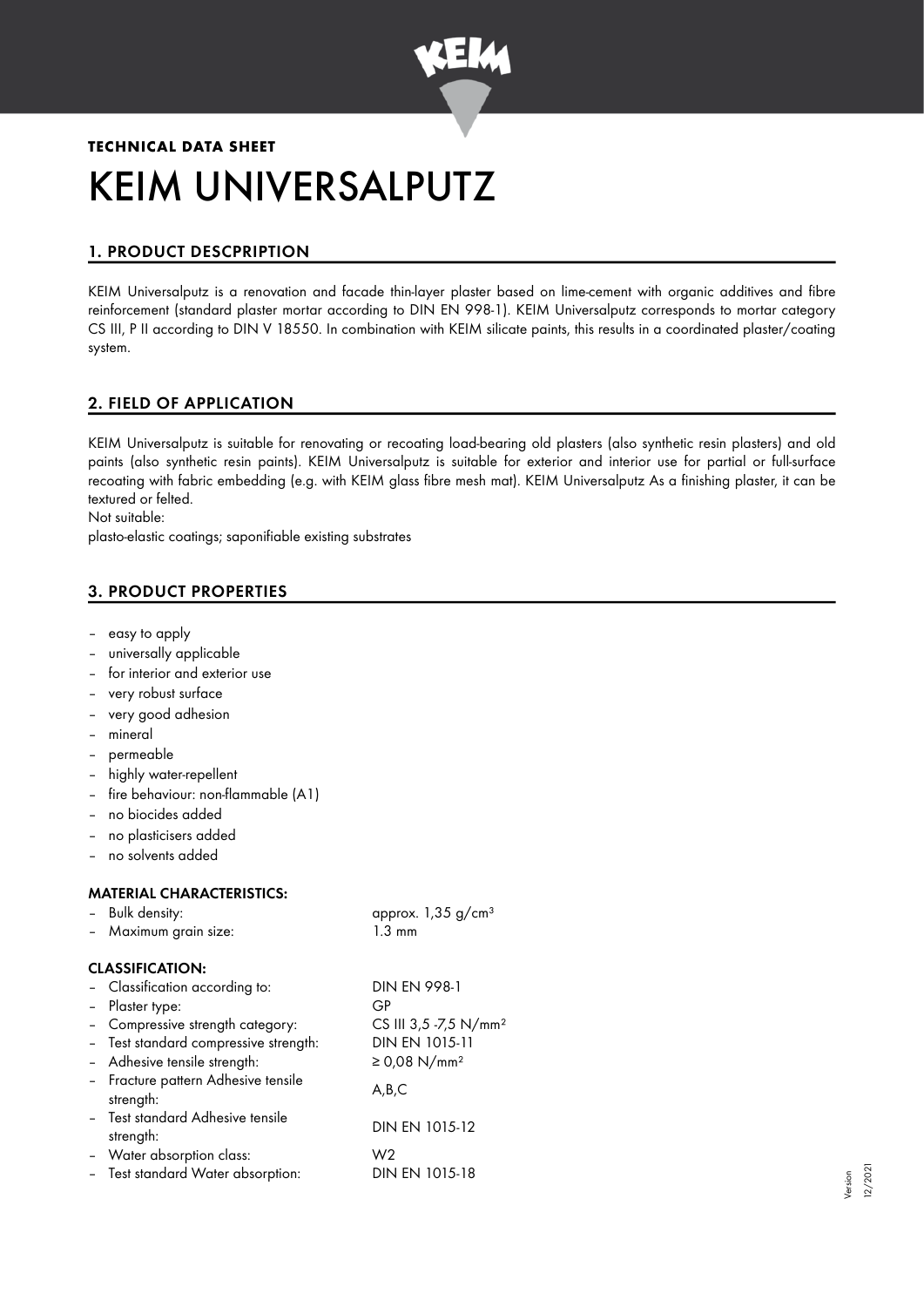– Water vapour diffusion resistance  $\frac{1}{2}$  number ( $\mu$ -value):  $\leq 10$ 

#### COLOUR SHADES:

natural white

## 4. APPLICATION INSTRUCTIONS

#### SUBSTRATE PREPARATION:

The substrate must be strong, dry, clean, sound and free from adhesion-reducing residues and must not be too absorbent. In the case of highly absorbent substrates or very warm ambient conditions, prewetting must be carried out. Separating substances, e.g. shuttering oil residues on concrete surfaces, must be removed by suitable means. Equalise strong unevenness with suitable material of the same type.

#### APPLICATION CONDITIONS:

Ambient and substrate temperature ≥ 5 °C during application and drying. Do not apply in direct sunlight or on sun-heated substrates. Protect surfaces from direct sun, wind and rain during and after application.

#### PREPARATION OF MATERIAL / MIXING & CONVEYING:

Mix KEIM Universalputz with approx. 5.8 - 6.2 l (specification per bag) of clean water with a power stirrer to a stiff-plastic consistency without lumps and allow to mature briefly. Do not remix already stiffened material with water. Application can be performed by hand, via continuous mixer or rendering machine.

#### APPLICATION:

Apply mixed KEIM Universalputz quickly with suitable tools in uniform layer thickness.

#### LAYERING SYSTEM:

Application in one or several layers, min. 4 mm and max. 10 mm layer thickness per layer. When working with several layers, observe the intermediate standing times and do not exceed the total thickness of 15 mm for all layers.

#### REINFORCEMENT:

Apply KEIM Universalputz evenly. Embed KEIM Glasfaser-Gittermatte (mesh), overlap 10 cm at the joints and overcoat wetin-wet with KEIM Universalputz. Necessary cuts into the mesh are to be covered with an additional fabric strip. The systemspecific KEIM Glasfaser-Gittermatte (mesh) should be placed in the upper third and fully embedded. In the corner area of building openings, additionally embed a KEIM Diagonalarmierung. Total thickness of the reinforcement layer should be at least 6 mm.

#### TOP RENDER:

When using KEIM Universalputz as finishing plaster, the surface can be felted with a sponge board after sufficient consolidation. Free texturing or washing is also possible.

#### AFTERTREATMENT:

KEIM Universalputz must be protected from drying out too quickly due to sun or wind, or kept moist if necessary.

#### SETTING TIME:

at least 1 day per mm render thickness (depending on temperature and relative humidity). When used as top coat render, allow to set for at least 5 days before coating. (If the standard rule of 1 day per mm results in longer setting times due to the layer thickness, the longer setting time must then be observed before painting).

#### CONSUMPTION:

### approx. 1,1 kg/m² per mm

These material consumption values are guide values for smooth substrates. Exact consumption values must be determined by means of test areas.

#### CLEANING OF TOOLS:

Clean tools, machines and mixers immediatley after use with water. In hardened state only a mechanical removal is possible. Version